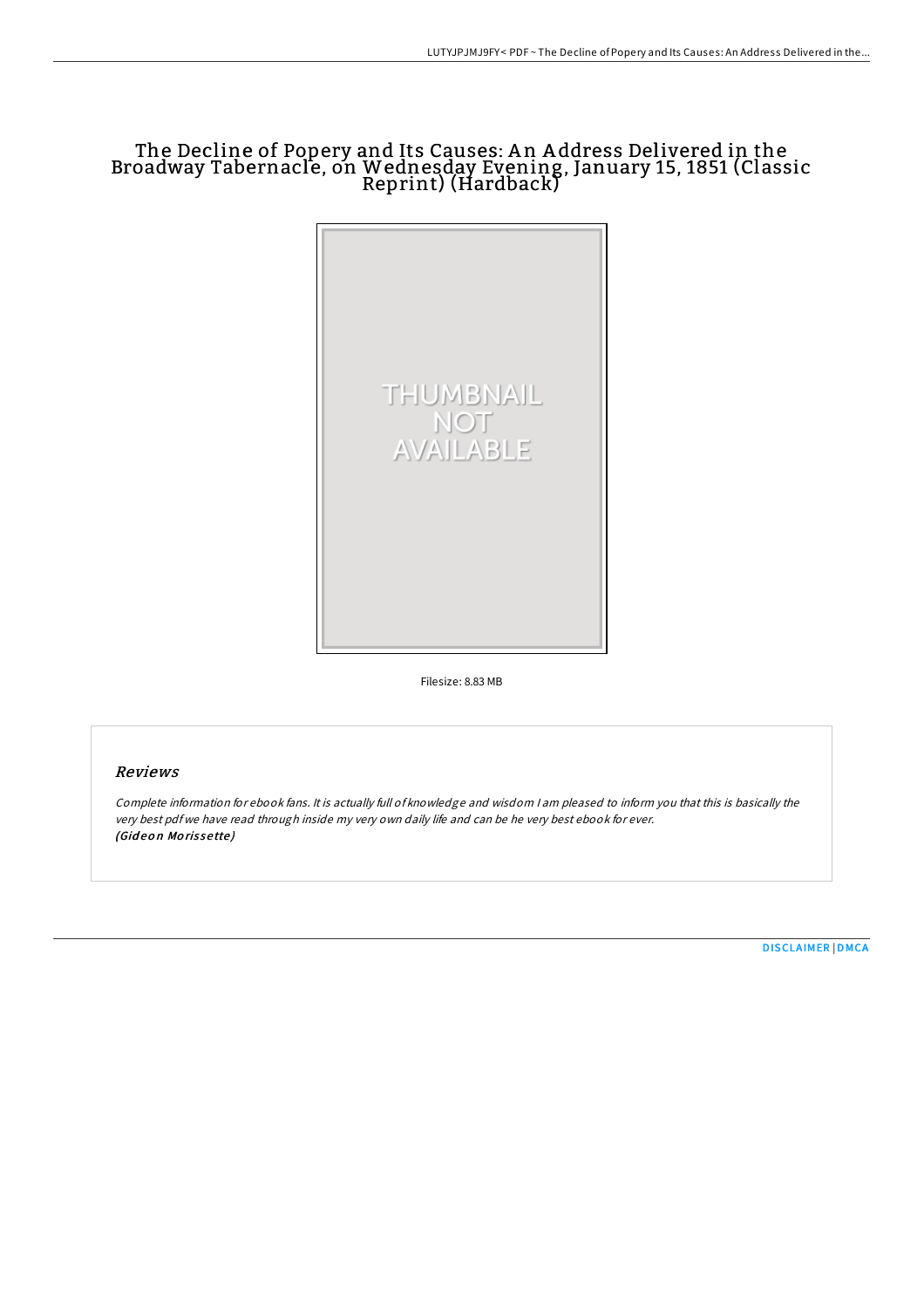# THE DECLINE OF POPERY AND ITS CAUSES: AN ADDRESS DELIVERED IN THE BROADWAY TABERNACLE, ON WEDNESDAY EVENING, JANUARY 15, 1851 (CLASSIC REPRINT) (HARDBACK)



Forgotten Books, 2018. Hardback. Condition: New. Language: English . Brand New Book \*\*\*\*\* Print on Demand \*\*\*\*\*.Excerpt from The Decline of Popery and Its Causes: An Address Delivered in the Broadway Tabernacle, on Wednesday Evening, January 15, 1851 The discussion which secures a right answer to this question naturally divides itself into the two heads of doctrine and polity. It is the combination of these that forms the system. About the Publisher Forgotten Books publishes hundreds of thousands of rare and classic books. Find more at This book is a reproduction of an important historical work. Forgotten Books uses state-of-the-art technology to digitally reconstruct the work, preserving the original format whilst repairing imperfections present in the aged copy. In rare cases, an imperfection in the original, such as a blemish or missing page, may be replicated in our edition. We do, however, repair the vast majority of imperfections successfully; any imperfections that remain are intentionally left to preserve the state of such historical works.

B Read The Decline of Popery and Its Causes: An Address Delivered in the Broadway Tabernacle, on Wednesday Evening, January 15, 1851 (Classic [Reprint\)](http://almighty24.tech/the-decline-of-popery-and-its-causes-an-address--2.html) (Hardback) Online

**Download PDF The Decline of Popery and Its Causes: An Address Delivered in the Broadway Tabernacle, on** Wed nesday Evening, January 15, 1851 (Classic [Reprint\)](http://almighty24.tech/the-decline-of-popery-and-its-causes-an-address--2.html) (Hardback)